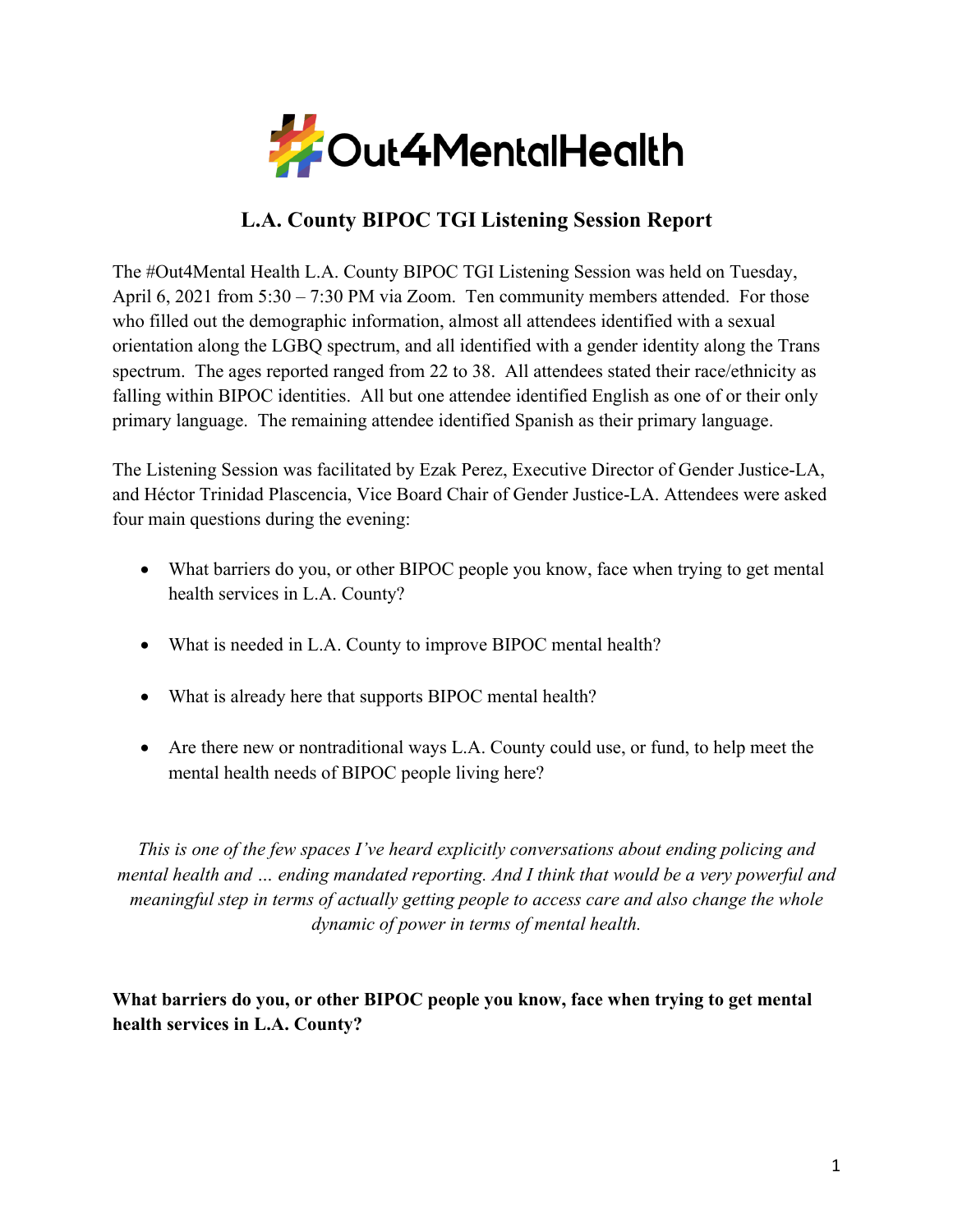The first barrier attendees spoke about is the difficulty of finding BIPOC TGI-competent providers. Even more difficult is finding a BIPOC TGI-competent provider who is also BIPOC TGI and has the ability to address issues beyond just writing hormone and surgery letters.

*Finding a Trans-competent therapist who is also Trans was really difficult. Or even queer. Finding one that like had a similar politic. And, understood ideally lived experience, but had a sort of social justice—at least a framework to be able to support people beyond writing letters for surgeries as if that's what everyone is looking for when they're trying to find a therapist.*

*Finding a therapist who's also not just trans competent, but things about anti-Blackness and how that shows up. And so, ideally, a Black trans therapist.*

Providers who are not TGI-competent often act as gatekeepers to desired and needed services. Trans clients find themselves having to choose between complete honesty and getting the services they need.

*A lot of folks were talking about being worried about how they talked about their mental health when trying to access any kind of gender affirming, like medical, transitioning type stuff. Like wanting to fit the narrative of: "Yes, I have whatever diagnosis is enough to access this. Yes, here's the story. And I'm not too crazy, to where I can't manage or I'm gonna regret it." Trying to find that balance of being honest.*

*Not being able to be honest about mental health because they will take away your control/agency and choices!*

Even if an individual is able to find a mental health provider they like, lack of insurance or the provider not taking insurance, becomes the next barrier. Attendees stated that therapy appointments are often weeks in between, and psychiatrists are even more difficult to get an appointment with.

*If people do find therapists that are pretty good, it's rare, or they have insurance. If they don't have insurance, or to therapists who doesn't take insurance that's just really limited, and the appointments are really far apart, and so you know, it's weeks in between. And then if they also need access to medication, it's even harder to get an appointment with the psychiatrists.*

*The psychiatrists always being busy, that is really something that I've experienced a lot.*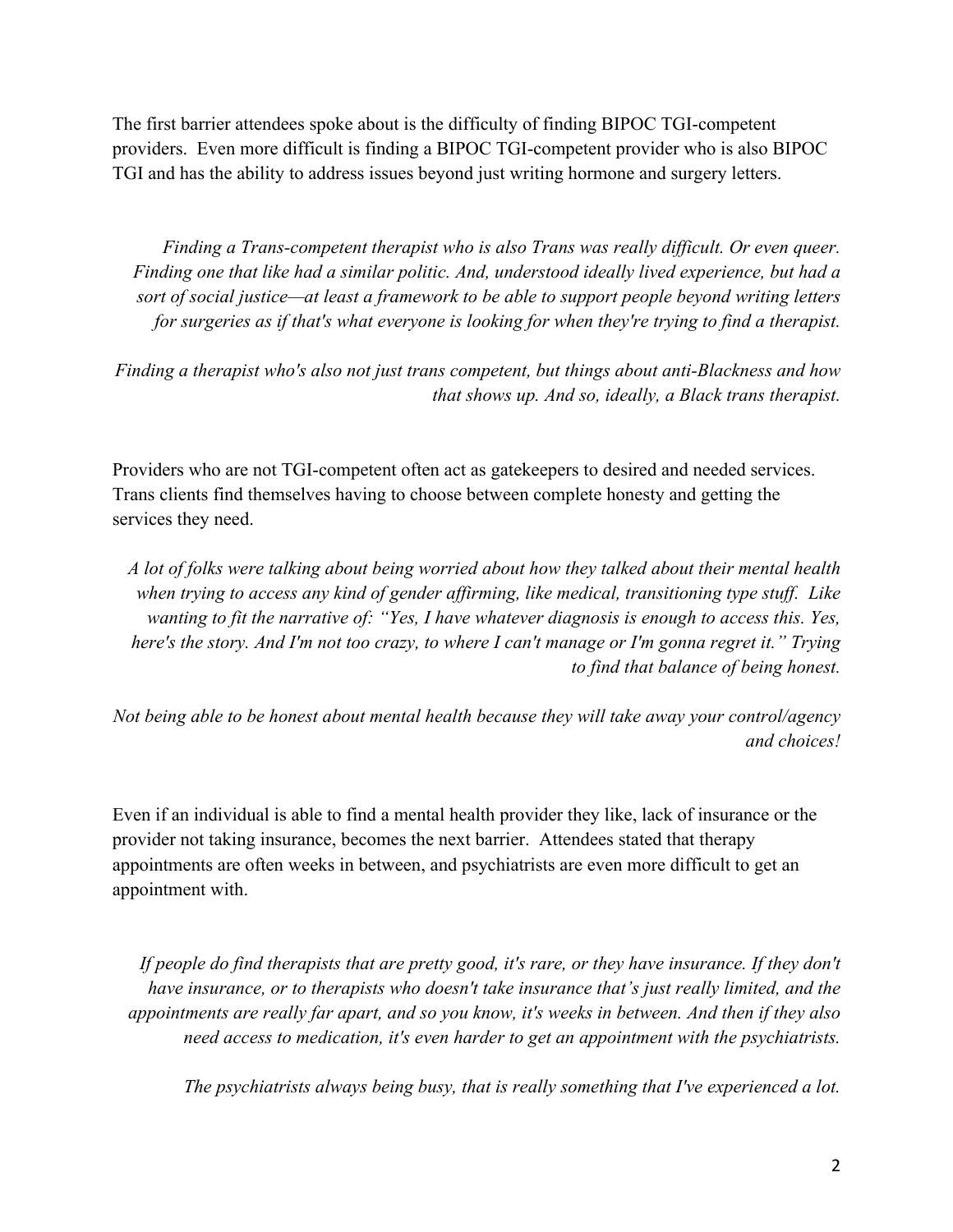Many attendees also spoke about the difficulties they encounter(ed) when trying to navigate the mental health care system. Attendees spoke about the need to know a different language or have a specific mental health literacy in order to access services. There is also a lack of support which can create a sense of isolation and result in giving up. This lack of accessibility of the mental health care system creates multiple barriers to getting services, including a barrier to finding BIPOC TGI-competent providers.

*There is almost another language you kind of have to speak…to get access to healthcare and I'm essentially a professional. I've been doing this for almost a decade plus and I barely now this year found a queer, POC-competent kind of therapist. And that took me, I want to say 4 years to do. … I needed someone who found something through the queer, trans, Black, POC kind of grapevines, and gave me that information. And that's me as professional and college-educated… There's so few resources that are affordable and that people can get access to and in their everyday language.* 

*I feel like a lot of the times the advocacy, having the wordings, you really need to have a literacy around the words or a way to talk about it.*

*My full-time employment offered mental health care, and also health care. But I do not have health care or mental health access from my work. Because the way how I was treated for navigation through my work was very isolating. And I didn't know who I can go to with that navigation and stuff. And it was very, very isolating. And it was not humane in any way.*

The difference between saying they are providing access, and actually making care *ACCESSIBLE.*

Some attendees also spoke about the cultural stigma of seeking and accessing mental health services. One speaker shared the stigma and shame they experienced within their personal community.

*The other side of it was the stigma of mental health. Even within the Black community, I can only speak from my community, from my own experience that even the thought of going to therapy or going to getting a counselor, we had to say,* counselor*, you never said psychologists, you never say psychiatrist. You never said therapist, you said,* counselor*. I'm going to go see a* counselor*. And when we would say that we go, oh, okay, cool. But if I say I'm going to therapy, my mom*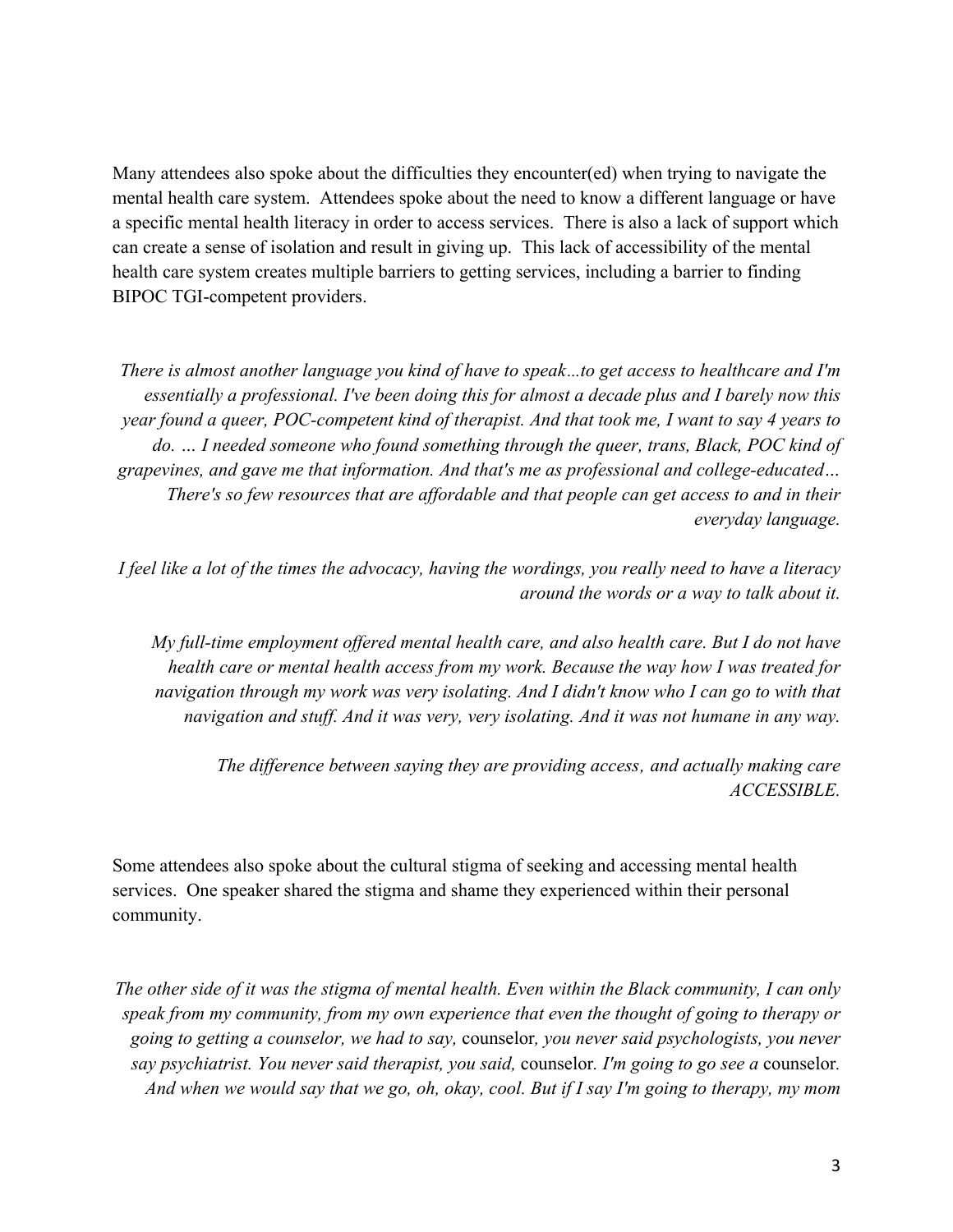*goes, "Why? What's wrong with you, man, crazy what's going on." … Once you started getting that, there was such a shame. We thought therapy and psychologists and psychiatrists was for white people. White people do that… They're the ones who need that counseling and stuff.*

Attendees highlighted the racist and policing nature of traditional mental health services. This includes the overuse of mandated reporting (leading to involuntary institutionalization), the inability to have a voice in one's own treatment without punishment for "non-compliance," therapy used as a framework for operating within white supremacy rather than acknowledging the existence of a racist environment, and the racism encountered in medical healthcare settings. In addition, racism and white privilege/supremacy shows up in the erasure, lack of acknowledgement, and sometimes hostility towards non-Western, non-white mental health practices and practitioners.

#### *The policing of mental health is a whole other issue*

*Mental health professionals also need to acknowledge that they are agents within a violent system—i.e. the mental health industrial complex which is a system of surveillance that reports to the state.*

*I would say for me, in my experience, really finding a counselor who wasn't a mandatory reporter too, because if they were, then I would probably be institutionalized because I was dealing with a lot of different mental illnesses and things. But because of their willingness and just consciousness around how the police don't really help deescalate situations, I wasn't institutionalized. So, I think that's very important is that they're trauma-informed, understand these different types of systems too, in this work. … I broke things down, because I was getting scared to tell people about my story or my different mental wellness list, because I feel then it would bar me from access to resources.* 

*Because I was hearing voices and stuff, they gave me all these meds: Wellbutrin, Seroquel, and all this kind of stuff. And when I would tell the doctors that I was having complications with them, where I was sluggish, or the combination was wrong, it was hard to get them to listen to what was happening…You just need to just take the meds: "shut up and take them." Then, when I didn't want to take them, I was considered non-compliant. And when you're non-compliant … they're able to withhold funds, they're able to commit you, they can do all these other things, too. And so that's where I had to really advocate for myself about the combination of medicines that I took, and that I would have to negotiate: "Okay, I'll take this for two months," or "Okay, after two months, if I'm still feeling weird, we going to have a talk." I had to say that without being too aggressive because, God forbid, a Black trans person is too aggressive*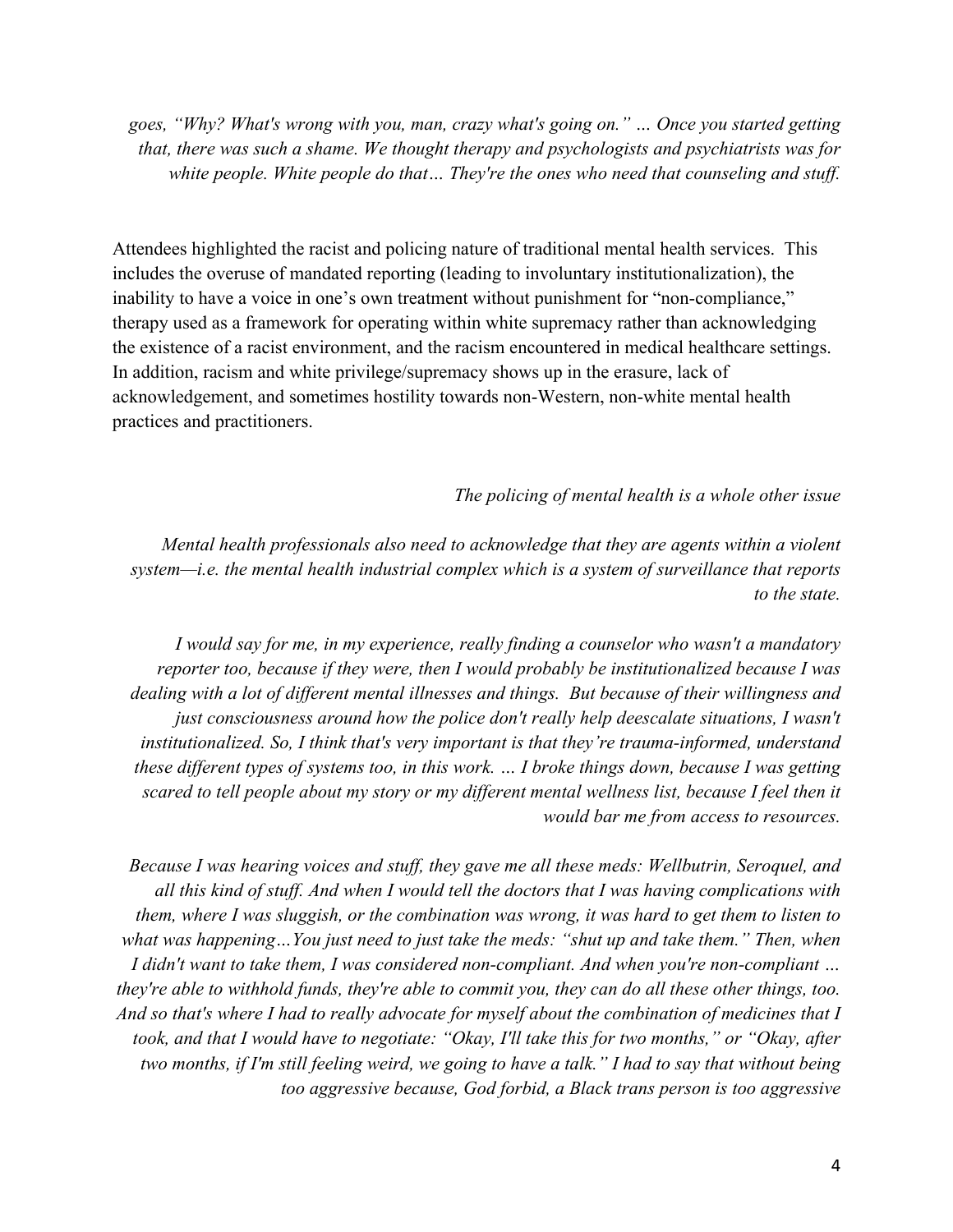*The ways also that therapy in and of itself often is a framework of fixing you enough to operate within white supremacy + capitalism, generational trauma/pain/overwhelm/etc. gets rationalized/minimized and often doesn't name that it doesn't functionally shift the ways that we exist in deeply violent/harmful systems.*

*The very direct and insidious ways that medical racism shows up in interactions with healthcare providers.*

*The reason why my Okinawa Japanese family never access mental health care was not because we weren't accessing it. We didn't have access to it. But we were also doing other types of mental health care. When I was a kid, we didn't do mental health. I went to my yutta. And I went to my yutta for guidance, and it just kind of sad that [Japanese practices] it's getting erased because of militarization and white supremacy, and colonization… I just agree a lot [with the previous speaker]. I really agree. It resonates and makes me really sad about the disappearing culture of how mental health was done…but that's not given any space because we're not even recognized.*

*A lot of indigenous healing is not welcomed. They say it is, but it really isn't. I am in contact with a bunch of indigenous mental health providers who literally have to deal with micro and macro aggressions from their colleagues and their bosses and from the insurance.*

### **What is needed in L.A. County to improve BIPOC mental health?**

Keeping with the previous theme of barriers due to fear surrounding mandated reporting, participants offered that safety planning is something that is needed in L.A. County as an alternative to involuntary institutionalization.

*Gonna drop a safety plan worksheet that my therapist used when I told them I was experiencing suicide ideation and planning. … So happy they didn't do mandatory reporting and did this instead.*

*Yes, safety planning over mandatory reporting!*

Participants shared their frustration that there are not many BIPOC TGI providers in mental health fields. More tangible resources, such as scholarships and free education are needed to recruit more BIPOC TGI individuals into mental health. L.A. County also needs to prioritize addressing this lack of diversity in their staff and their contractors.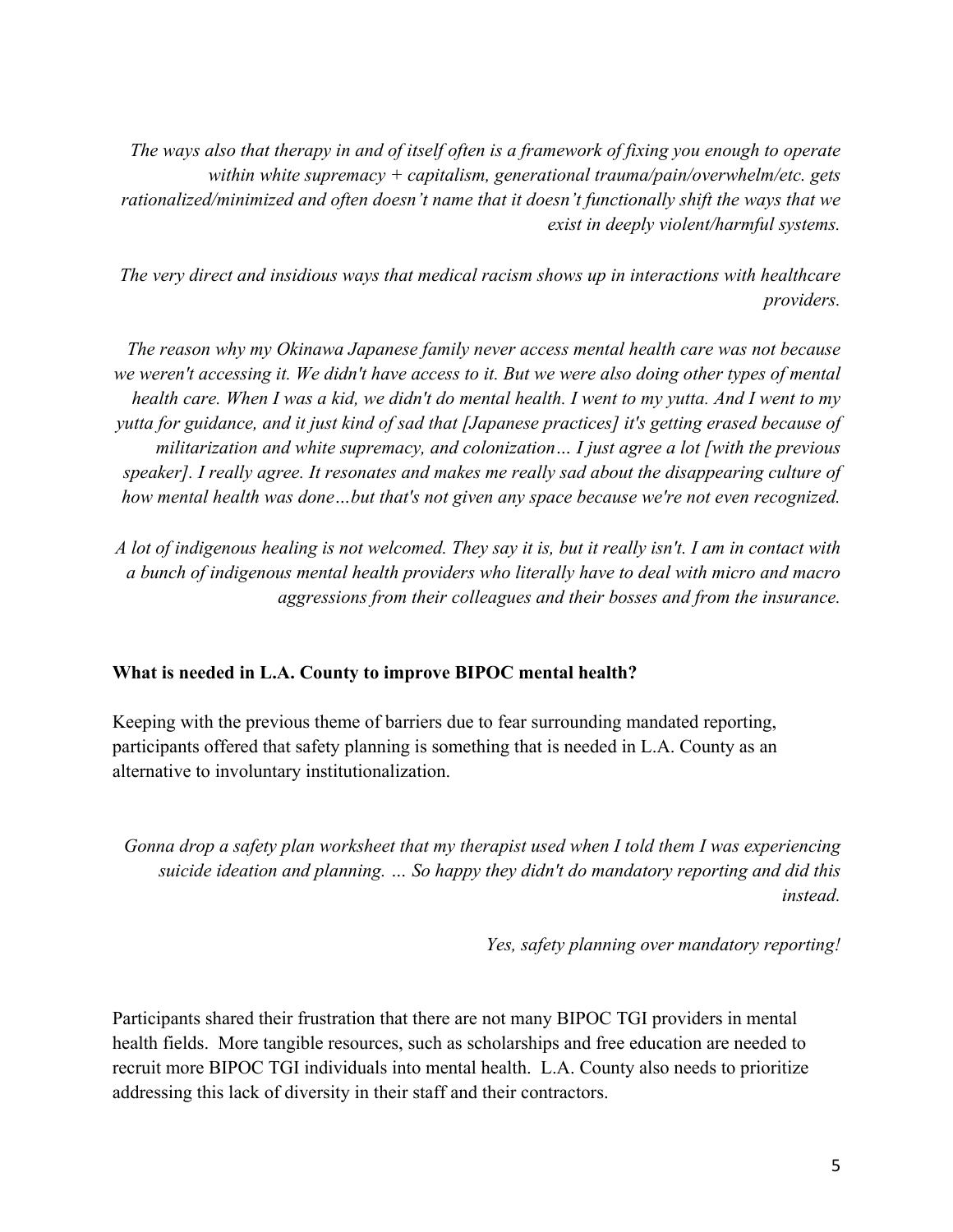*There's not enough of us in the field. There's not enough people of color, TGI people who are going to get these degrees…. There's not enough money given to us to offer us to go into those fields, … no scholarships, no free education, that would get us to go into those fields. Where are we? We aren't! And are they offering? And does the state or the county even offer those opportunities to us? No, they don't.*

Participants continued to speak about the need for a greater number of BIPOC TGI-competent providers. Students and interns are often not equipped to address complex issues, yet this is the type of provider those with limited resources are often offered. The limited number of BIPOC TGI-competent providers also leads to overwork and provider burnout. For clients, this translates to limited services and a continual changing of providers.

*I think we often have to settle, and I've had to really settle, for working with students or people who are still getting the education who don't necessarily have a license yet or who are not experienced, which I've been okay with. But I've also noticed that sometimes they just don't have the skills. They're still developing the skills. And sometimes there's some really complex issues that are being brought up.* 

*To speak to how mental health providers are already overworked and under-resourced. I worked for trans organizations that had mental health providers that have an endless caseload. How much care can you provide to 100 different clients that you only see every 4 months for 15 minutes?*

*Provider burnout is high. So, what this means is that a lot of the clients have to reopen up to strangers again.*

The lack of competent providers leads trans folx to seek out agencies that do not require a hormone letter from a mental health provider—but that also has the potential to compromise the quality of their healthcare.

*Providers who say, "Oh, I don't offer trans healthcare, so I can't even provide a letter for you for hormones" or any sort of further steps. So really thinking about the need for certain clinics and why people go to Planned Parenthood, because you can pay 100 bucks, and then you can get your hormones yourself. But with that as well, you don't have a certain level of health care….*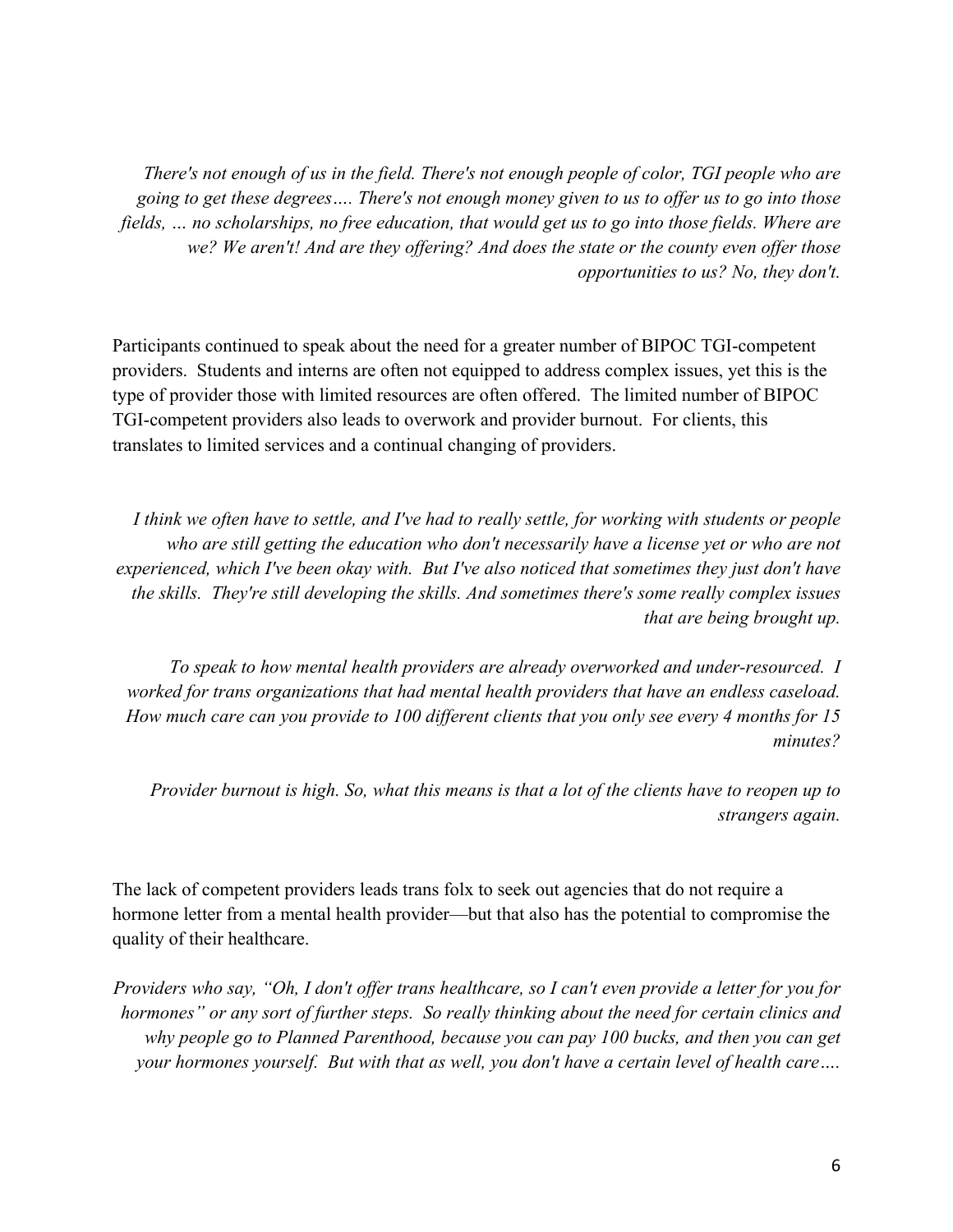*It's kind of this narrative of, "Why do we have to compromise these versions of ourselves when we're trying to live the fullness?"* 

There also needs to be a recognition that mental health services are often needed for longer periods of time than is currently allowed and that continuity of care and the building of rapport with your provider should be a priority.

*You are trying to build rapport and be vulnerable with this person to let them help you. … I know for a lot of L.A. County mental health providers, their clients have a set number of sessions. After six months, you're supposed to be okay. If not, then we need to reevaluate and do this whole thing over.*

Participants emphasized that family caregivers need support, both for themselves and in helping their family member. The system needs to be easier to navigate and not require special knowledge in order to get services. The system also needs to be more responsive to family members, value their efforts, remove roadblocks, and not maintain such a bureaucratic system that family members spend years trying to access services. Follow-up care, particularly after hospitalization, is also needed. Finally, providers need express greater sensitivity when working with family members. Callous responses from providers to family members who are seeking needed services for their loved one should not be tolerated by L.A. County or their contracted agencies.

*The role of being a family caregiver for others who may have mental health struggles or issues can also take a toll on the caregiver. And the caregiver may also be struggling with mental health issues or wellness.*

*I have to help care for my brother who has severe mental health issues. We've been trying to get care for him consistently for easily 15 years, easily, if not more, and we've yet to get it. As someone with a college education, I make phone calls all day long at work and having to call the Department of Mental Health assistance I felt like I needed a PhD in their bureaucratic system in order to crack it, in order to really get through. And I can't imagine how they would ever expect anyone who is in the midst of struggling with mental health and wanting to access those resources to actually get through just the phone call. Just the: "press one, press two," it was impossible. And I basically had to share in a message…there could be violence and I could get hurt. And that was the only way they called me back, maybe 4 or 5 months later.*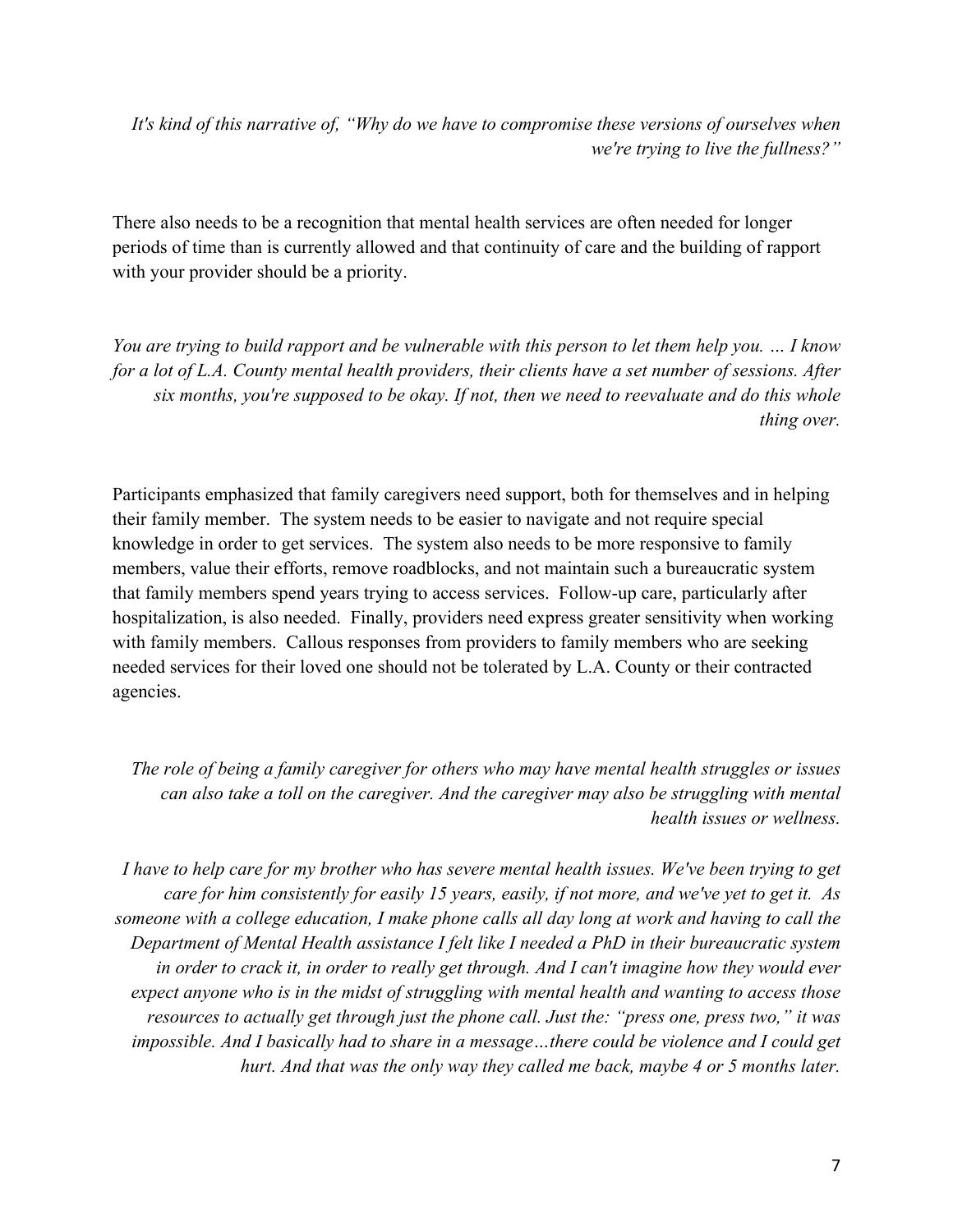*The follow up care, especially when yourself or a family member needs to be hospitalized. There's no follow up. I remember pleading [for my family member], trying to find resources to get transitional housing or something. And I had a nurse once tell me, "well, if he ends up homeless, that's his choice." I was so infuriated that someone who's struggling with their… can't hold a job, is really, dealing with serious issues and getting family support to try and access some kind of care... The callousness was really difficult to work through.* 

The need for permanent housing in order to support BIPOC TGI mental health was also discussed. Participants made it clear that shelters are not a substitute for permanent housing and do not support mental health.

*I feel like housing is really instrumentally tied to mental health. Not saying that housing's the only one, but I think that's the one I see as the most important one. And I don't mean shelters. Fuck a shelter. I mean a house where you can cook, where you can shower, where you can watch TV, or we can take a nap.* Housing*, not a shelter.*

#### **What is already here that supports BIPOC TGI mental health?**

As part of their answers to this question, participants spoke of several agencies and programs that support BIPOC TGI mental health:

- American Indian Counseling Center
- Changing Spirits
- City of Angels Two-Spirits Society
- Indigenous Circle of Wellness
- Indigenous Pride LA

Participants spoke about community and cultural tools that support BIPOC TGI mental health. While these tools might not be recognized by mainstream mental health providers, or funded by L.A. County, they address a need that is not being met by Western mental health practices. These include reclaiming cultural tools, network sharing, supporting Native identity, cultural events, and affirming social spaces.

*A lot of BIPOC communities have stigma around this traditional way of talking about mental health, but there's also a lot of tools and resources that communities have in place to support mental health. … We've always had tools that are trying to be erased, but I think a lot of us are*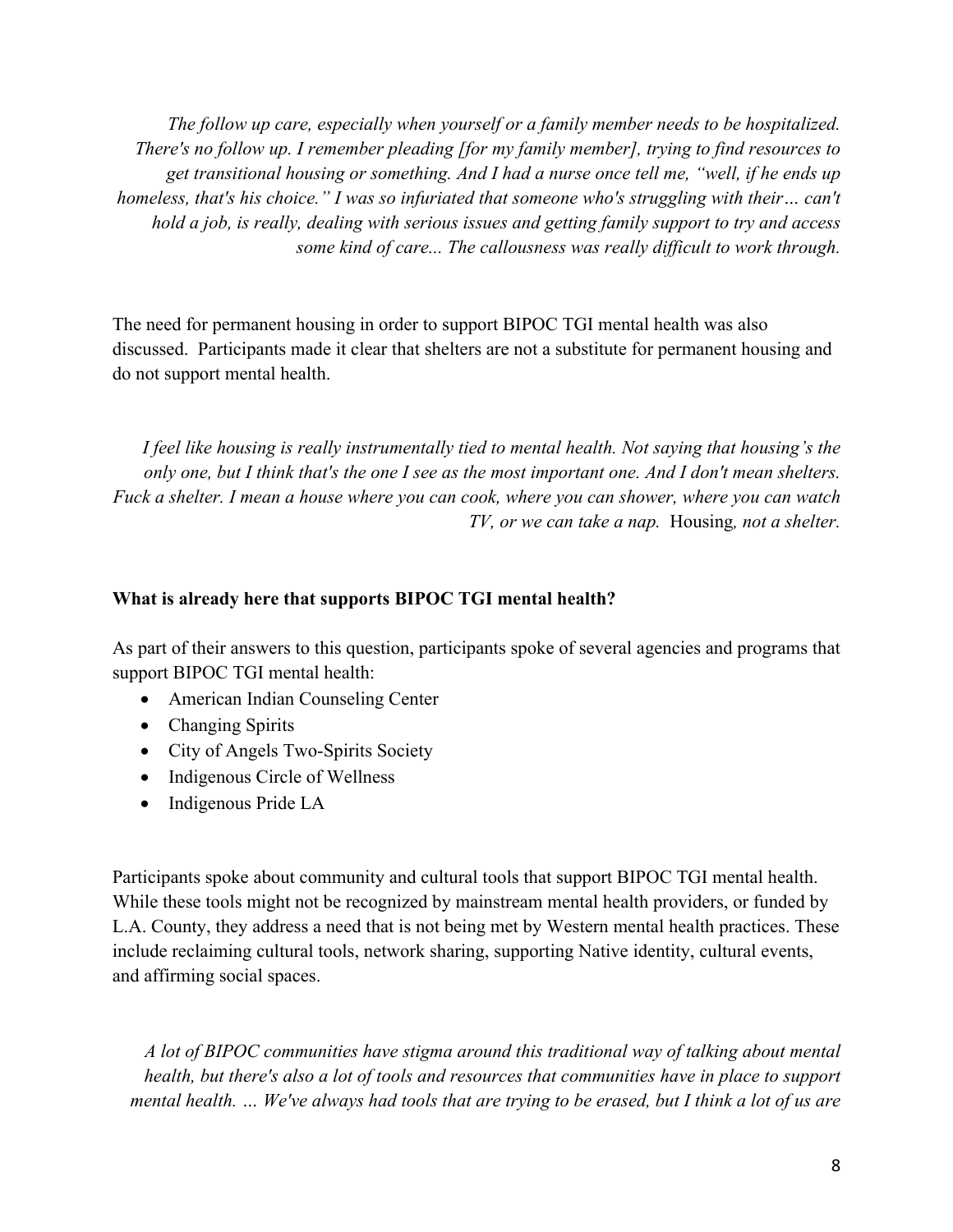*trying to reclaim them... Tools that we've used that have supported mental wellness and resiliency, otherwise we wouldn't still exist. White supremacy is deeply evil and is intent on killing us. So, if we didn't have those tools, we wouldn't exist.* 

*The TGI community has always been about network sharing. That's how we find each other until we figure out what we need, especially with our health care. That's how I knew anything about anything was from other trans people. Not at all from healthcare professionals.*

*I am of the school of thought that mental health is inextricably tied to identity. And coming from a Native background, I feel like for a lot of Native folks, their mental health is tied to identity issues. Who am I? What tribe do I belong to? What is my purpose? Especially for Two-Spirit and Queer Natives. A lot of them have identity issues in terms of where do they belong? LA County does have a Two-Spirit Society: CATSS, the City of Angels Two-Spirits Society. There's also Indigenous Pride LA…that celebrates and honors Two-Spirit and Indigenous LGBTQI+ folks' identities and cultures. … In this era of colonization, where Native folks don't see our faces on these billboards, where Native people don't see our culture in these malls, where Native people don't see our foods in the Shopping Mart…cultural events are a good place—a place of healing.*

*When you were speaking of Indigenous Circle of Wellness. …there is a different, interesting, way that I felt connected to this space, because we were doing beadwork. Even though there was probably no TGI people in that space, … I think it was really therapeutic. Just story sharing, and just talking about food, and just where people were coming from, like from Canada virtually. And so just thinking about these other ways that people are engaging and being able to get health and wellness in different ways. Nontraditional ways from Western culture.* 

*The first thing that I thought about was social spaces. A lot of people, when we were able to meet in person, coffee shops were forms of respite for folks for many hours. Sometimes even a local bookstore where you'd probably meet another queer person there. You know, you get yourself a little coffee or something. These areas that traditionally aren't seen as areas that are for us, but they are for us and by us.*

## **Are there new or nontraditional ways L.A. County could use, or fund, to help meet the mental health needs of BIPOC TGI people living here?**

Incorporating community care, and especially community organizations who provide such care, was strongly recommended by participants. Participants were clear that L.A. County needs to incorporate community care into their framework by completely rethinking how they currently provide services. Throughout the Listening Session, participants spoke about the insurmountable barrier to obtaining and the inadequacies of services currently being provided through L.A.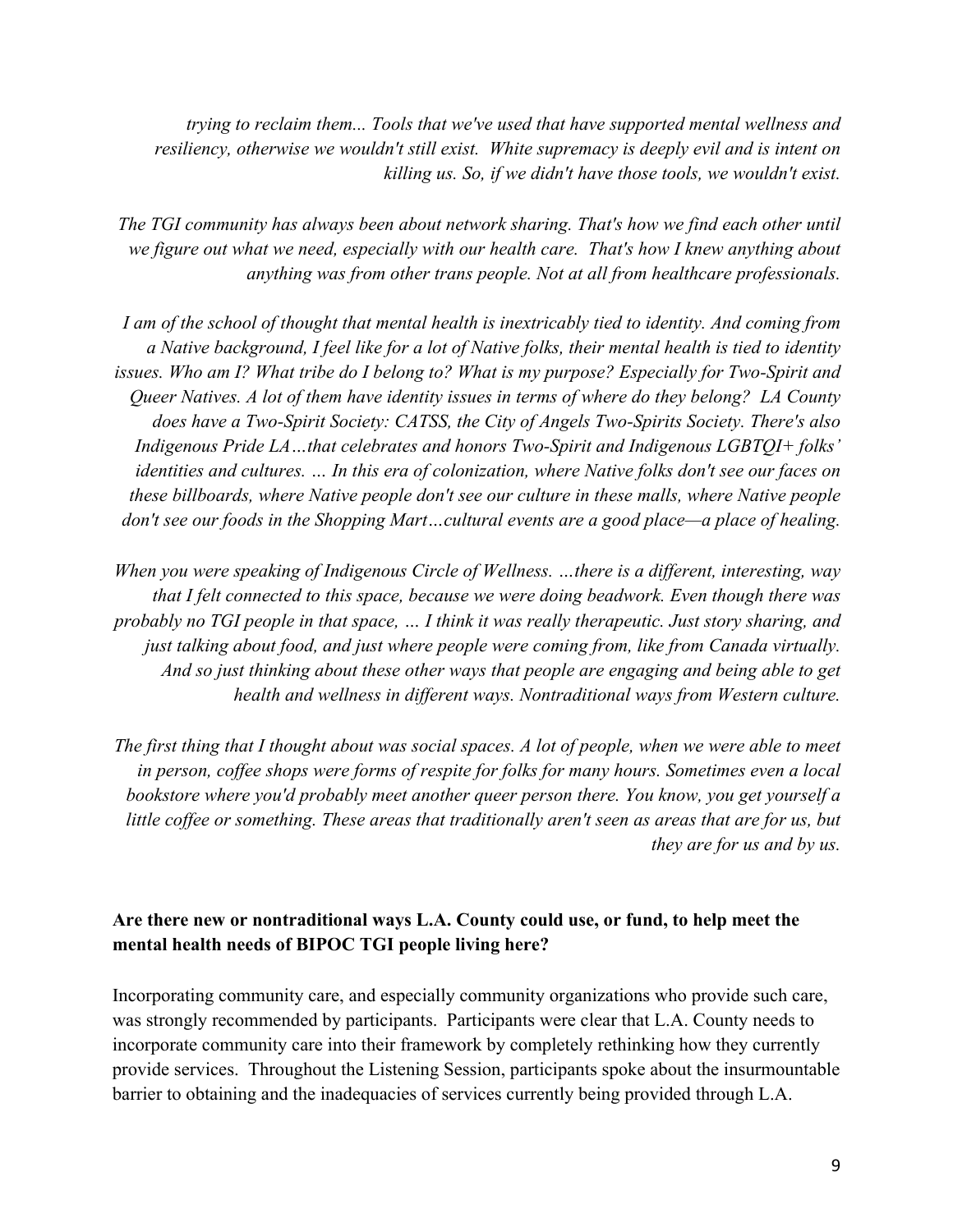County—while organizations that are BIPOC TGI-competent, knowledgeable, affirming, and accessible are *not* adequately supported.

*Dismantling the mental health organization with LA County, so that they learn how to incorporate community into their framework. Really understanding that it's the organizations that go out in the community, and how can they support them, instead of all of us running to mental health and trying to get into their system and coming across all those barriers and walls that happen. … Put the money into the organizations that are going to do this, don't just have a one-time big event in Skid Row and think you solved all the mental health problems. Don't just have one offs, but has to be on a continual basis with continual intention with continual funds. And don't make us have to prove every time to get the damn money. Just put it in, give it to the organizations and let them do the work because you sure ain't doing the work.* 

*Identity issues, purpose, and belonging is so important—which is why I think incorporating community care and community organizations into this work and just funding those is important for the County to do—is really a shift.*

*Funding that encourages partnerships/coalitions for organizations instead of having orgs compete for crumbs.*

The lack of diversity in the mental health field needs to be addressed by operationalizing true equity in access to education for BIPOC TGI and other unrepresented marginalized populations. This includes not only providing scholarships and other financial assistance, but also providing a structure that supports providers within the community.

*There's a disparity of representation in the mental health provider field. Where are your fully funded scholarships for people from underrepresented communities? … I wonder if some of these systems are just inadequate to begin with. And if it may be best to cultivate systems in community support systems with a completely different bottom-up structure, where if you're going to pay a therapist, you can pay someone in the same community and it stays with community.*

Participants spoke about the need for outdoor spaces that are safe for all, but are currently dominated by and only safe for white people. L.A. County could fund and participate in an effort to reclaim public outdoor spaces for all residents, and not just those who benefit from white privilege.